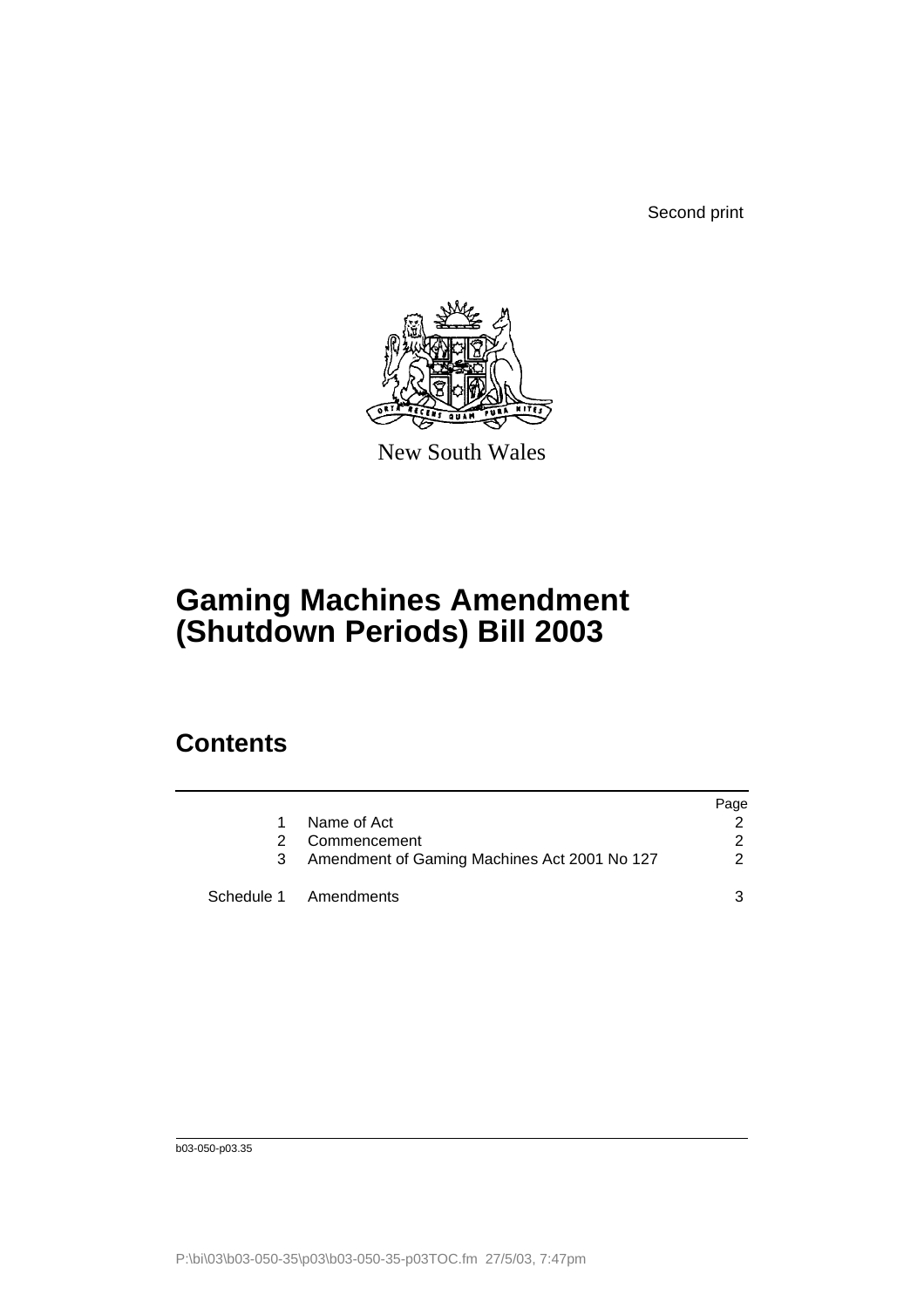**Contents** 

Page

Contents page 2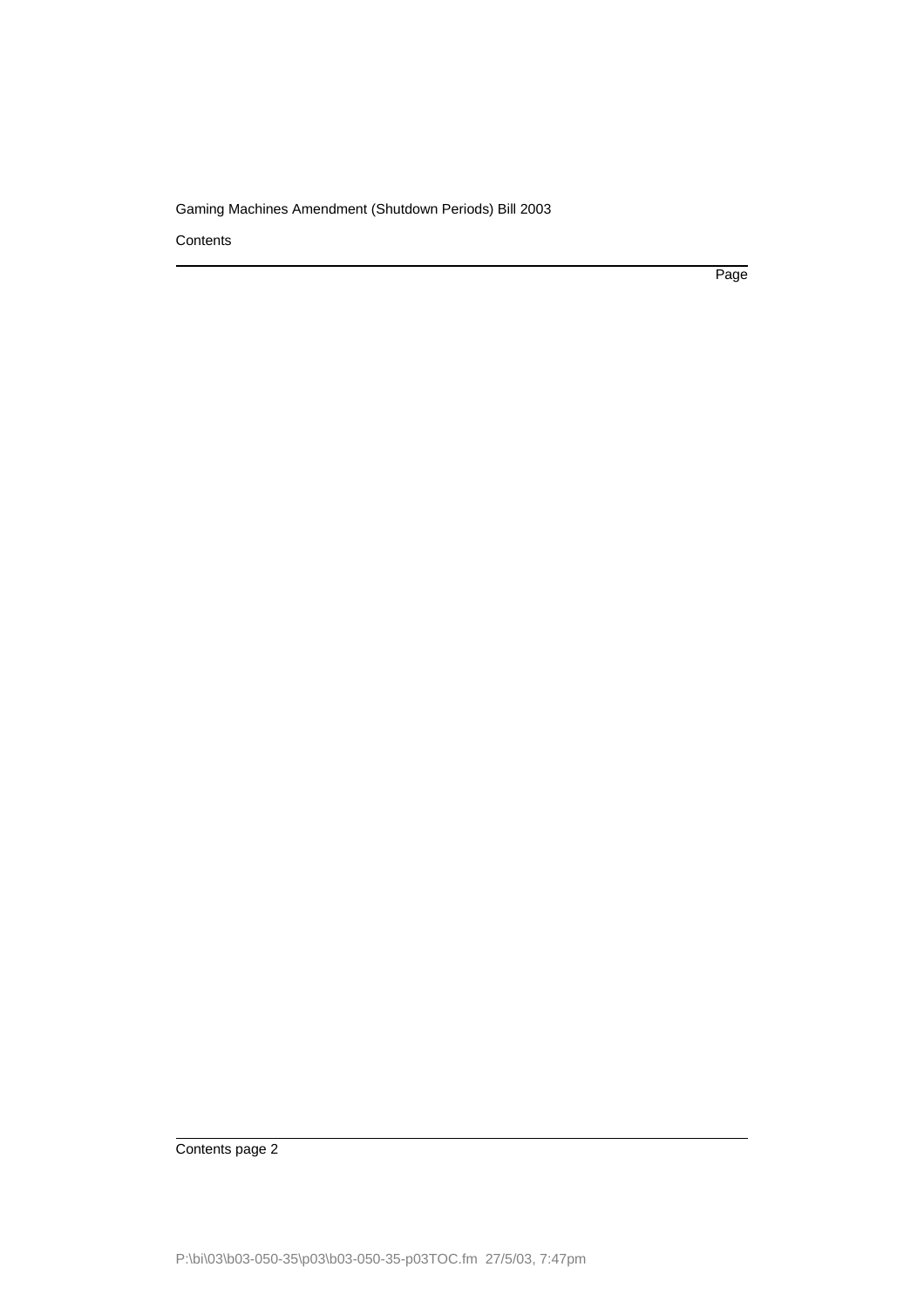*This PUBLIC BILL, originated in the LEGISLATIVE ASSEMBLY and, having this day passed, is now ready for presentation to the LEGISLATIVE COUNCIL for its concurrence.*

> *Clerk of the Legislative Assembly. Legislative Assembly,*



New South Wales

## **Gaming Machines Amendment (Shutdown Periods) Bill 2003**

Act No , 2003

An Act to amend the *Gaming Machines Act 2001* to make further provision with respect to the requirement to shut down gaming machines in hotels and registered clubs for certain periods.

*EXAMINED*

*Chairman of Committees*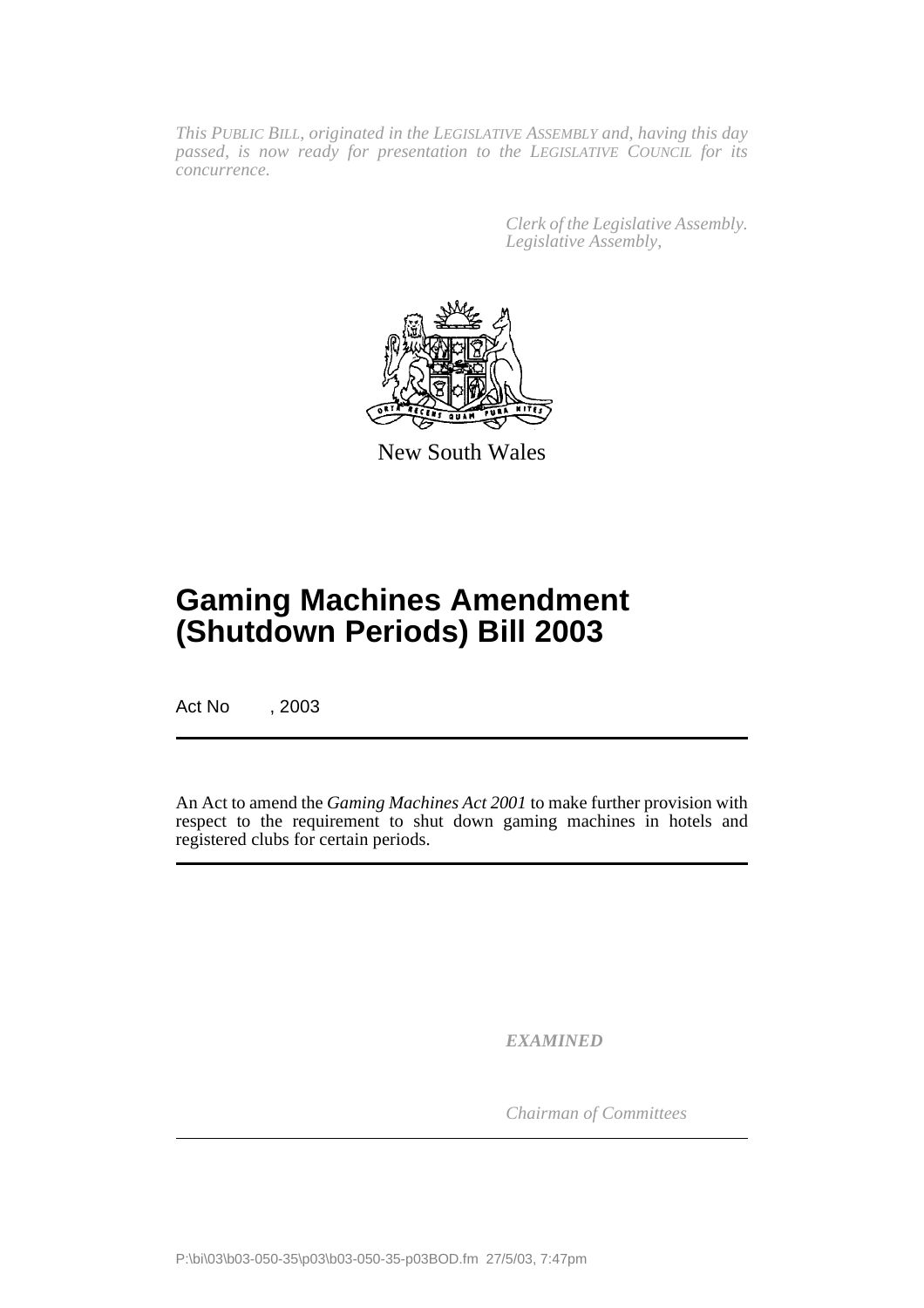<span id="page-3-2"></span><span id="page-3-1"></span><span id="page-3-0"></span>

|   | The Legislature of New South Wales enacts:                                  |         |
|---|-----------------------------------------------------------------------------|---------|
| 1 | <b>Name of Act</b>                                                          | 2       |
|   | This Act is the Gaming Machines Amendment (Shutdown Periods)<br>Act 2003.   | 3<br>4  |
| 2 | <b>Commencement</b>                                                         | 5       |
|   | This Act commences on a day or days to be appointed by<br>proclamation.     | 6<br>7  |
| 3 | Amendment of Gaming Machines Act 2001 No 127                                | 8       |
|   | The <i>Gaming Machines Act 2001</i> is amended as set out in<br>Schedule 1. | 9<br>10 |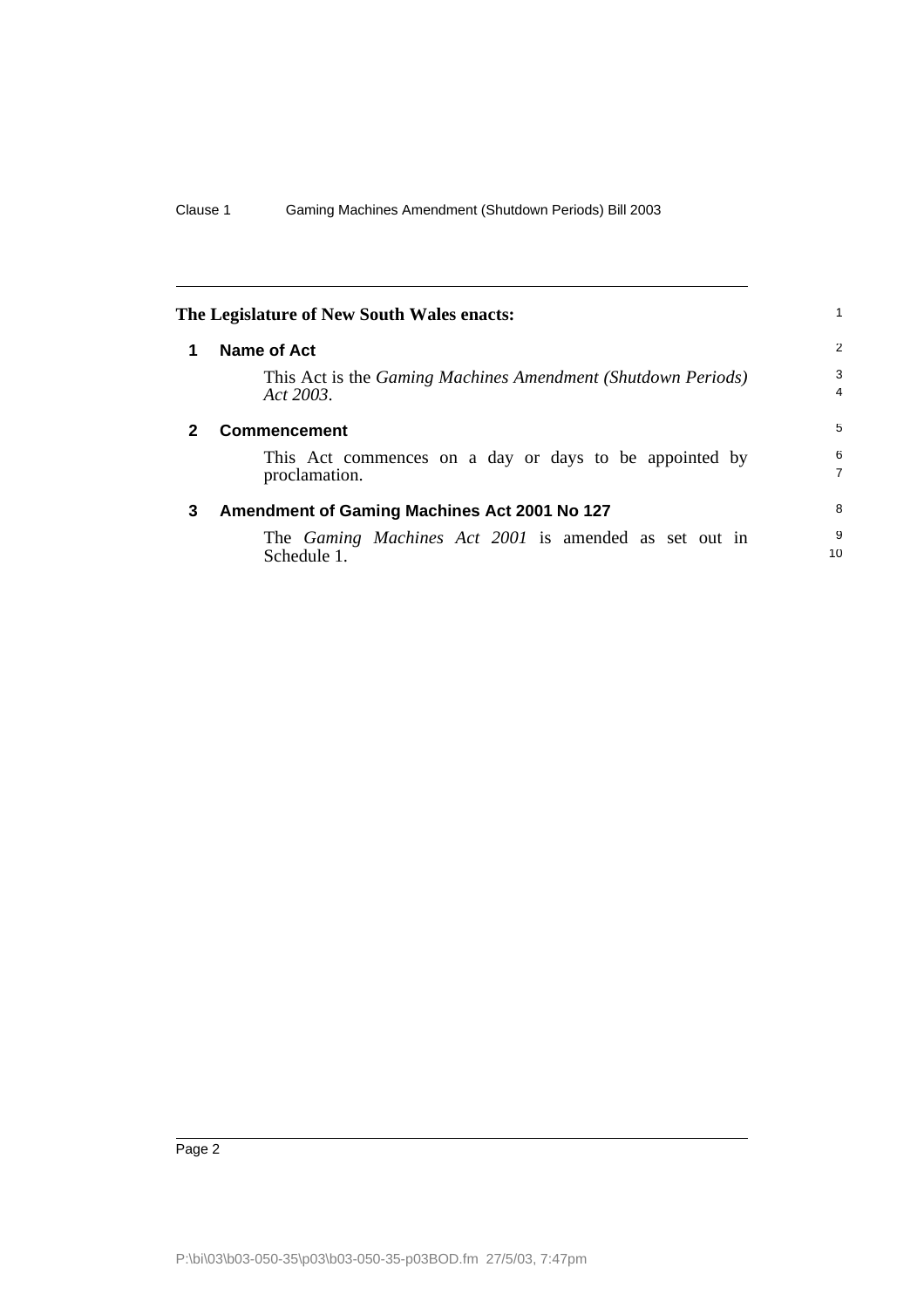Amendments Schedule 1

 $\bar{\psi}$ 

 $\hat{\boldsymbol{\beta}}$ 

<span id="page-4-0"></span>

|                                                                | <b>Schedule 1 Amendments</b><br>(Section 3)                                                                                                                                                                           | 1<br>$\overline{c}$  |  |  |
|----------------------------------------------------------------|-----------------------------------------------------------------------------------------------------------------------------------------------------------------------------------------------------------------------|----------------------|--|--|
| $[1]$                                                          | Section 39 General 6-hour shutdown period after 1 May 2003                                                                                                                                                            | 3                    |  |  |
|                                                                | Insert ", $40A$ " after " $40$ " in section 39 (2).                                                                                                                                                                   | 4                    |  |  |
| [2]                                                            | Section 40 Approval of 3-hour shutdown period on weekends and<br>public holidays                                                                                                                                      | 5<br>6               |  |  |
|                                                                | Omit "a shutdown period of between 6 am and 9 am on each day occurring<br>on or after 1 May 2003" from section 40 (1).                                                                                                | 7<br>8               |  |  |
|                                                                | Insert instead ", with effect on and from 1 May 2003 or from any time after<br>that date, a shutdown period of between 6 am and 9 am on each day".                                                                    | 9<br>10              |  |  |
| [3]                                                            | <b>Section 40 (3)</b>                                                                                                                                                                                                 | 11                   |  |  |
|                                                                | Omit "the Board is satisfied".                                                                                                                                                                                        | 12                   |  |  |
| [4]                                                            | Section 40 (3) (a)                                                                                                                                                                                                    | 13                   |  |  |
|                                                                | Omit the paragraph. Insert instead:                                                                                                                                                                                   | 14                   |  |  |
|                                                                | the Board has taken into consideration such guidelines<br>(a)<br>as may be approved by the Minister for the purposes of<br>this section, and                                                                          | 15<br>16<br>17       |  |  |
| [5]                                                            | Section 40 (3) (b)                                                                                                                                                                                                    | 18                   |  |  |
|                                                                | Insert "the Board is satisfied" before "that".                                                                                                                                                                        | 19                   |  |  |
| [6]                                                            | Section 40 (4)                                                                                                                                                                                                        |                      |  |  |
|                                                                | Omit the subsection.                                                                                                                                                                                                  | 21                   |  |  |
| [7]                                                            | <b>Section 40A</b>                                                                                                                                                                                                    | 22                   |  |  |
|                                                                | Insert after section 40:                                                                                                                                                                                              |                      |  |  |
| 40A<br>Approval of limited shutdown period on hardship grounds |                                                                                                                                                                                                                       |                      |  |  |
|                                                                | (1)<br>The Board may, on application by a hotelier or registered<br>club, approve of the hotel or club having a shutdown period<br>of between 6 am and 9 am on each day of the week (the<br>limited shutdown period). | 25<br>26<br>27<br>28 |  |  |

Page 3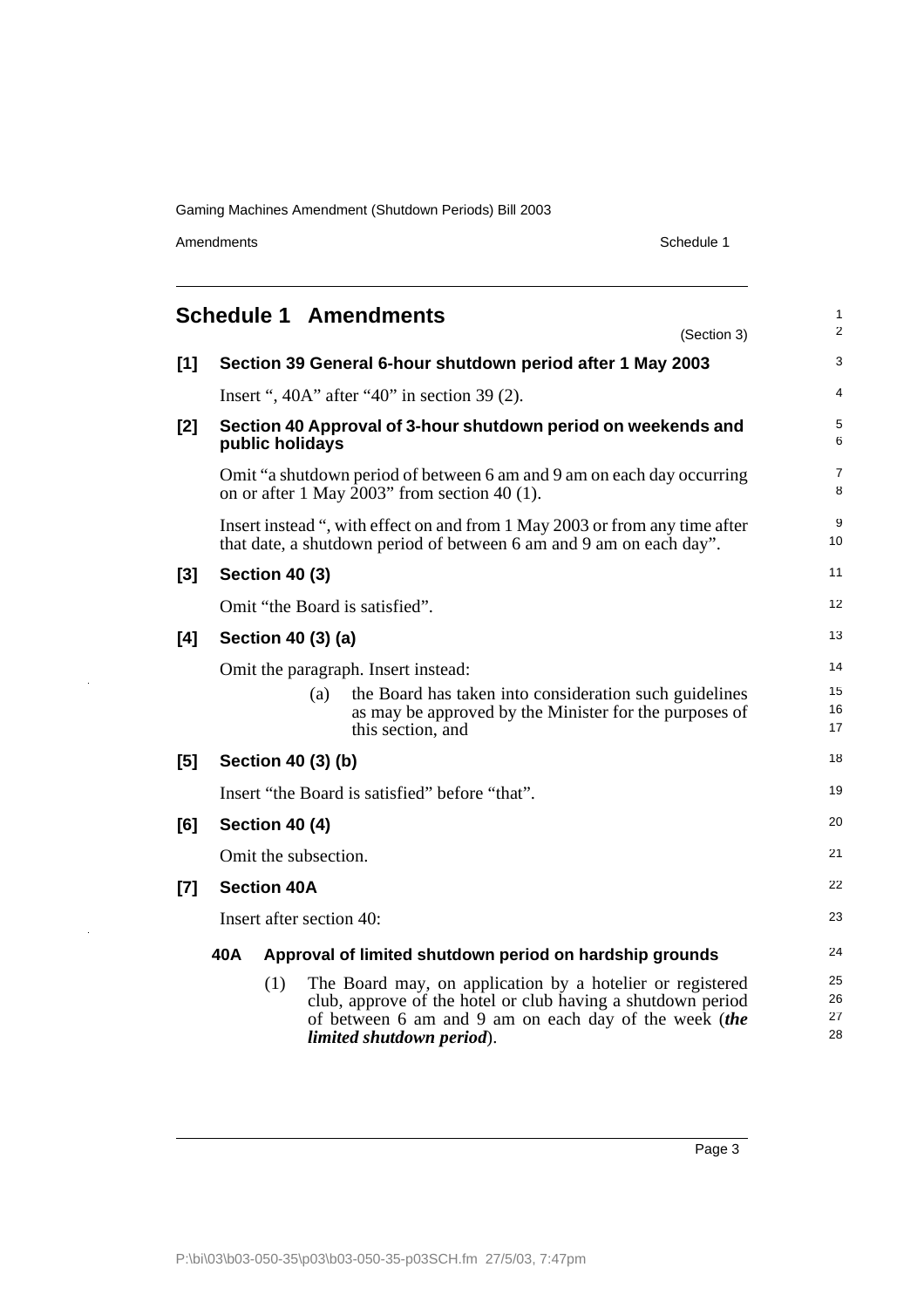Schedule 1 Amendments

|      | (2)                            |                                      | If the limited shutdown period is approved for the time being<br>in respect of a hotel or registered club, the hotelier or club<br>must ensure that each approved gaming machine that is kept<br>in the hotel or club is not operated for the purposes of<br>gambling during the limited shutdown period.                   | $\mathbf{1}$<br>2<br>3<br>4<br>5 |
|------|--------------------------------|--------------------------------------|-----------------------------------------------------------------------------------------------------------------------------------------------------------------------------------------------------------------------------------------------------------------------------------------------------------------------------|----------------------------------|
|      |                                |                                      | Maximum penalty: 100 penalty units.                                                                                                                                                                                                                                                                                         | 6                                |
|      | (3)                            |                                      | The Board's approval of a hotel or registered club having the<br>limited shutdown period may be given only if the Board is<br>satisfied that the hotel or club will suffer hardship to the<br>extent specified in the guidelines approved by the Minister for<br>the purposes of this section if its approval is not given. | 7<br>8<br>9<br>10<br>11          |
| [8]  | openers"                       |                                      | Section 41 Approval of different shutdown periods for "early                                                                                                                                                                                                                                                                | 12<br>13                         |
|      |                                |                                      | Omit section 41 (2) (b). Insert instead:                                                                                                                                                                                                                                                                                    | 14                               |
|      |                                | (b)                                  | with effect on and from 1 May 2003 or from any time<br>after that date:                                                                                                                                                                                                                                                     | 15<br>16                         |
|      |                                | (i)                                  | a different 6-hour shutdown period to the general<br>6-hour shutdown period referred to in section 39,<br><b>or</b>                                                                                                                                                                                                         | 17<br>18<br>19                   |
|      |                                | (ii)                                 | a different 3-hour shutdown period on Saturdays,<br>Sundays and public holidays to the 3-hour<br>shutdown period referred to in section 40, or                                                                                                                                                                              | 20<br>21<br>22                   |
|      |                                | (iii)                                | a different 3-hour shutdown period to the limited<br>shutdown period referred to in section 40A.                                                                                                                                                                                                                            | 23<br>24                         |
| [9]  | <b>Section 41 (6)</b>          |                                      |                                                                                                                                                                                                                                                                                                                             | 25                               |
|      | Omit the subsection.           |                                      |                                                                                                                                                                                                                                                                                                                             | 26                               |
| [10] |                                | <b>Section 42 General provisions</b> |                                                                                                                                                                                                                                                                                                                             | 27                               |
|      | Insert after section $42(2)$ : |                                      |                                                                                                                                                                                                                                                                                                                             | 28                               |
|      | (3)                            |                                      | An approval by the Board under this Division:                                                                                                                                                                                                                                                                               | 29                               |
|      |                                | (a)                                  | is to be in writing, and                                                                                                                                                                                                                                                                                                    | 30                               |
|      |                                | (b)                                  | is subject to such conditions as the Board thinks fit to<br>impose, and                                                                                                                                                                                                                                                     | 31<br>32                         |
|      |                                | (c)                                  | may be revoked at any time by the Board for such<br>reasons as the Board thinks fit.                                                                                                                                                                                                                                        | 33<br>34                         |
|      |                                |                                      |                                                                                                                                                                                                                                                                                                                             |                                  |

 $\frac{1}{2}$